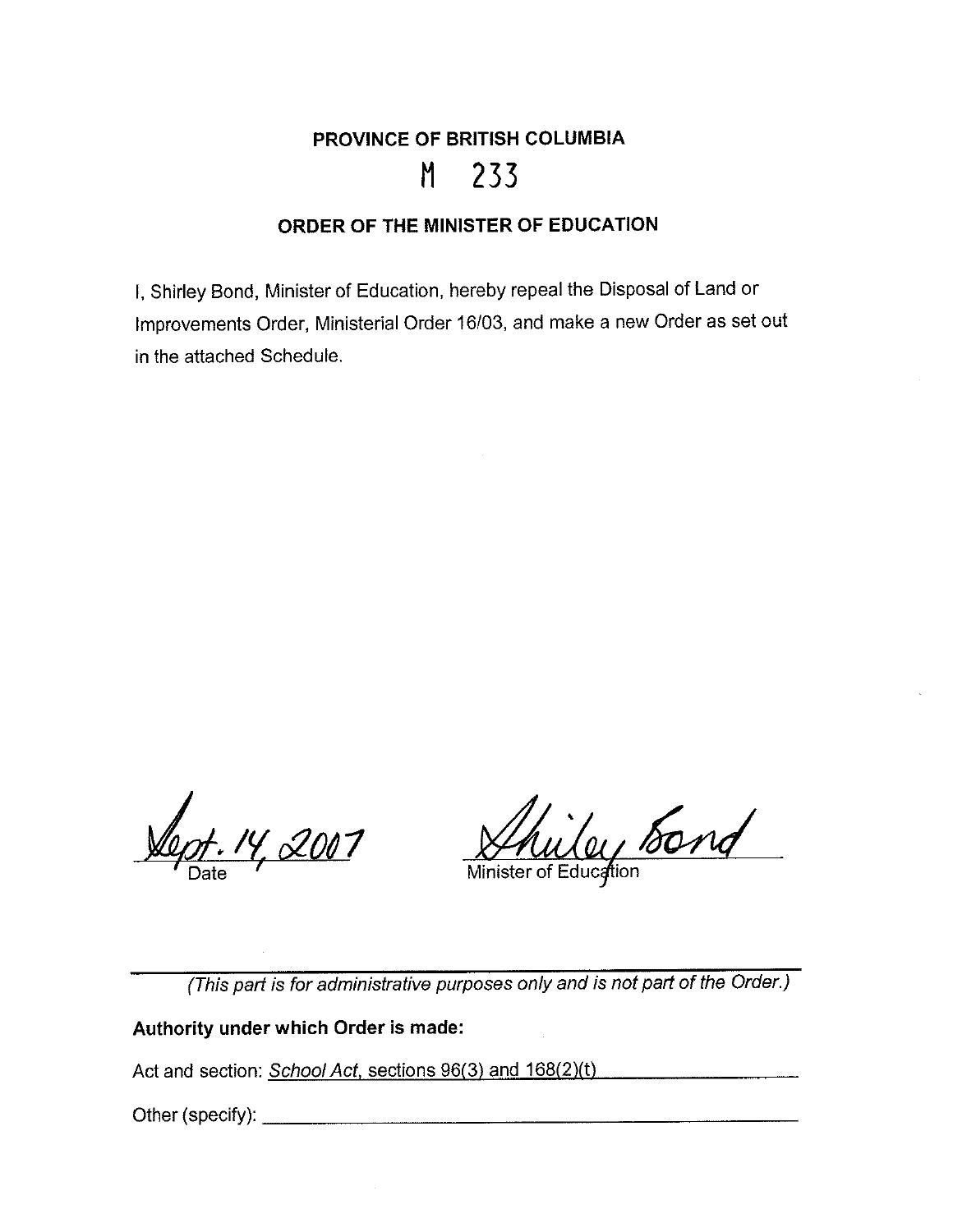## **SCHEDULE**

## **DISPOSAL OF LAND OR IMPROVEMENTS ORDER**

**Authority:** School Act, sections 96(3) and 168(2)(t)

#### **Interpretation**

1. In this Order:

"alternate government use" means a use determined to meet the requirements of the Provincial government or of a Crown agency;

"board" includes a francophone education authority;

"fair market value" means the amount, price, consideration or rent that would be obtained by a board in an arms length transaction in the open market between willing parties acting in good faith;

"surplus property'' means real property not required by a board for educational purposes;

2. For the purposes of this Order, "dispose of surplus property" means a board decision to dispose of surplus property by sale and transfer in fee simple or by a lease of 5 years or more including the cumulative total of all options and rights to extend or renew the lease.

## **Application**

3. This Order does not apply to grants of Crown land described in section 99 of the School Act.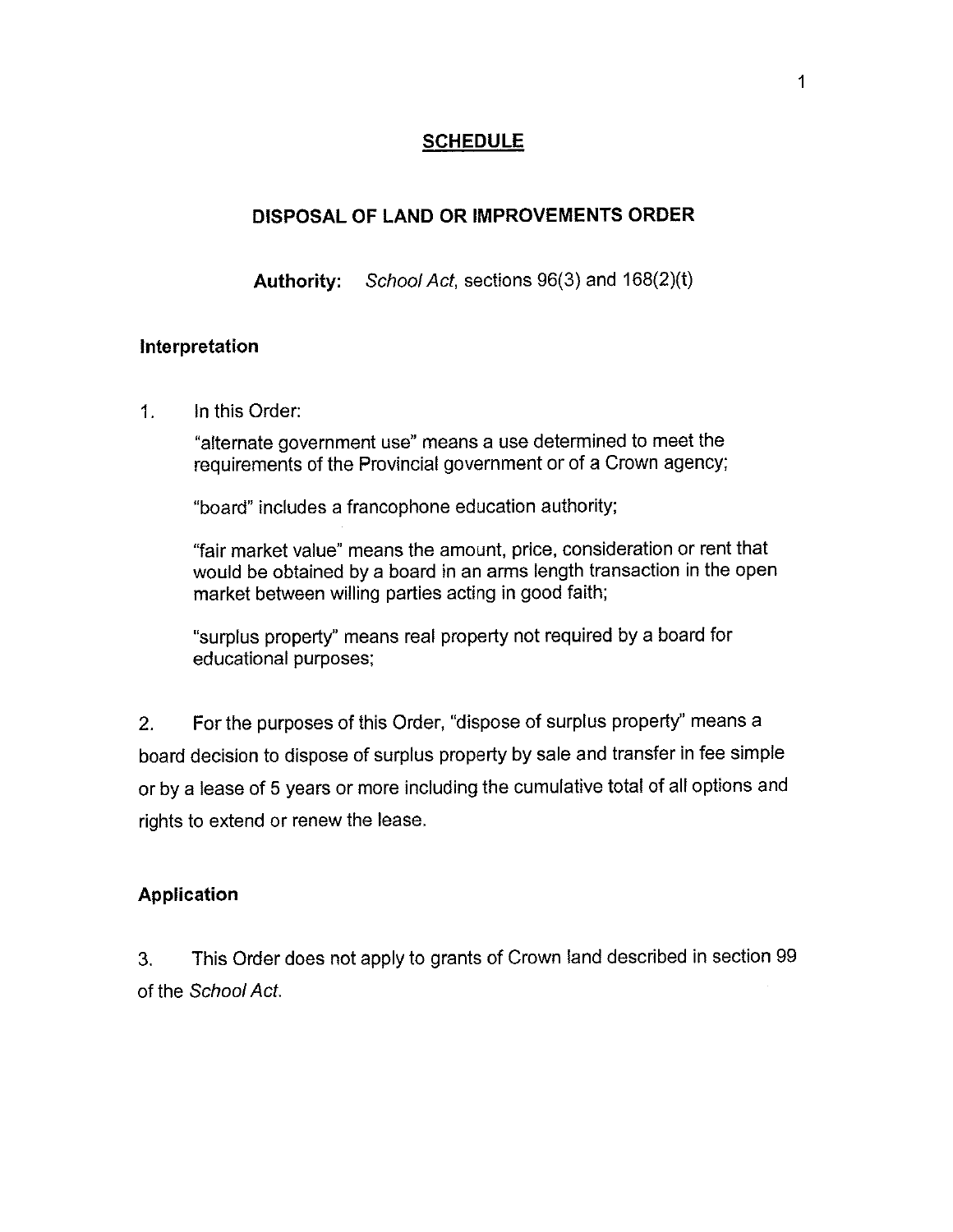## **Disposal of Surplus Property**

4. Boards must not dispose of surplus property other than in accordance with the process set out in this Order.

## **Policies and Procedures**

5. Boards must develop and implement policies and procedures with respect to the disposal of land or improvements under section 96(3) of the School Act, consistent with the process established by this Order, and make these policies and procedures publicly available.

- 6. The policies and procedures referred to in section 5 must provide for:
	- (a) consideration of the future educational needs of the school district,
	- (b) disposition of land or improvements through a public process, and
	- (c) disposition of land or improvements at fair market value.

## **Bylaws**

7. A board's bylaw made pursuant to section 65(5) of the School Act authorizing disposal of property, including surplus property, owned or administered by the board must include:

- (a) confirmation that the board will not require the property for future educational purposes,
- (b) the name and facility number of the property, and
- (c) the address and legal description of the property.

## **Inventory of Surplus Property**

8. A board must provide an inventory of surplus property ("inventory'') to the Ministries of Education and Labour and Citizens' Services, in the form established by the Ministry of Labour and Citizens' Services, by October 5, 2007, listing all board surplus property.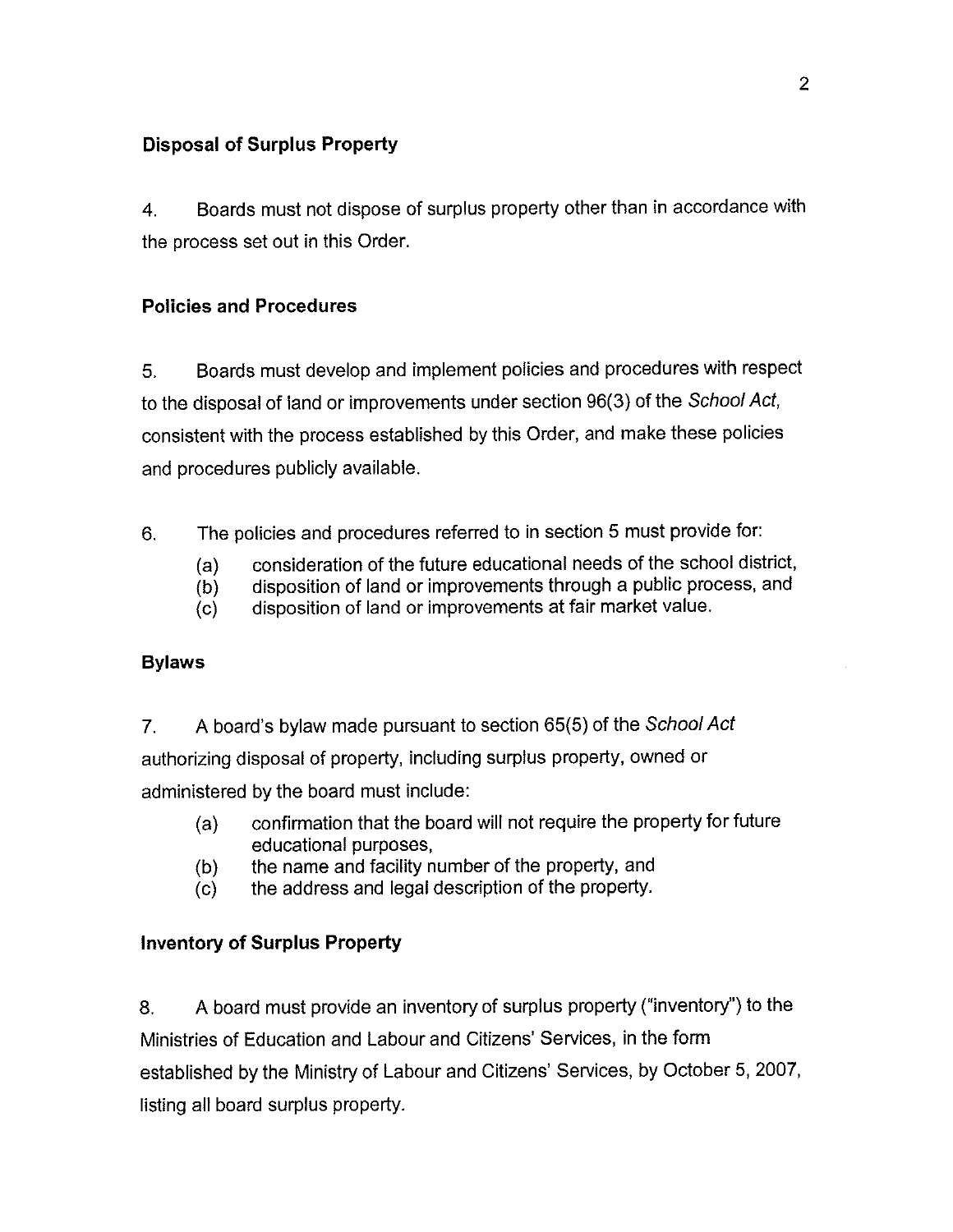9. The inventory must state whether the board has decided to retain or dispose of surplus property as listed. For those properties identified as available for disposition, the inventory must set out the board's assessment of its contribution and of the Minister's contribution to the capital expenditure as contemplated by section 100(2) of the School Act.

10. A board must provide the Ministries of Education and Labour and Citizens' Services with an updated inventory by April 30 of each school year.

11. A board must promptly notify the Ministries of Education and Labour and Citizens' Services if:

- (a) there is a change in the retention or disposition status of a surplus property as listed on its inventory; or
- (b) there is a surplus property added to or deleted from its inventory provided pursuant *to* section 8 or as last updated pursuant to section 10.

## **Opportunity Matching**

12. For an inventory received pursuant to section 8, the Ministries of Education and Labour and Citizens' Services will determine and notify a board by November 30, 2007 whether a surplus property identified for disposition by the board is required for an alternate government use.

13. For a revised or updated inventory received pursuant to section 10 or 11, the Ministries of Education and Labour and Citizens' Services will determine and notify a board, within 60 days of receipt, whether a surplus property identified for disposition by the board is required for an alternate government use.

14. A notice of alternate government use must set out a description of the alternate government use and the name of the potential purchaser associated with the alternate government use identified by the Ministry of Labour and Citizens' Services.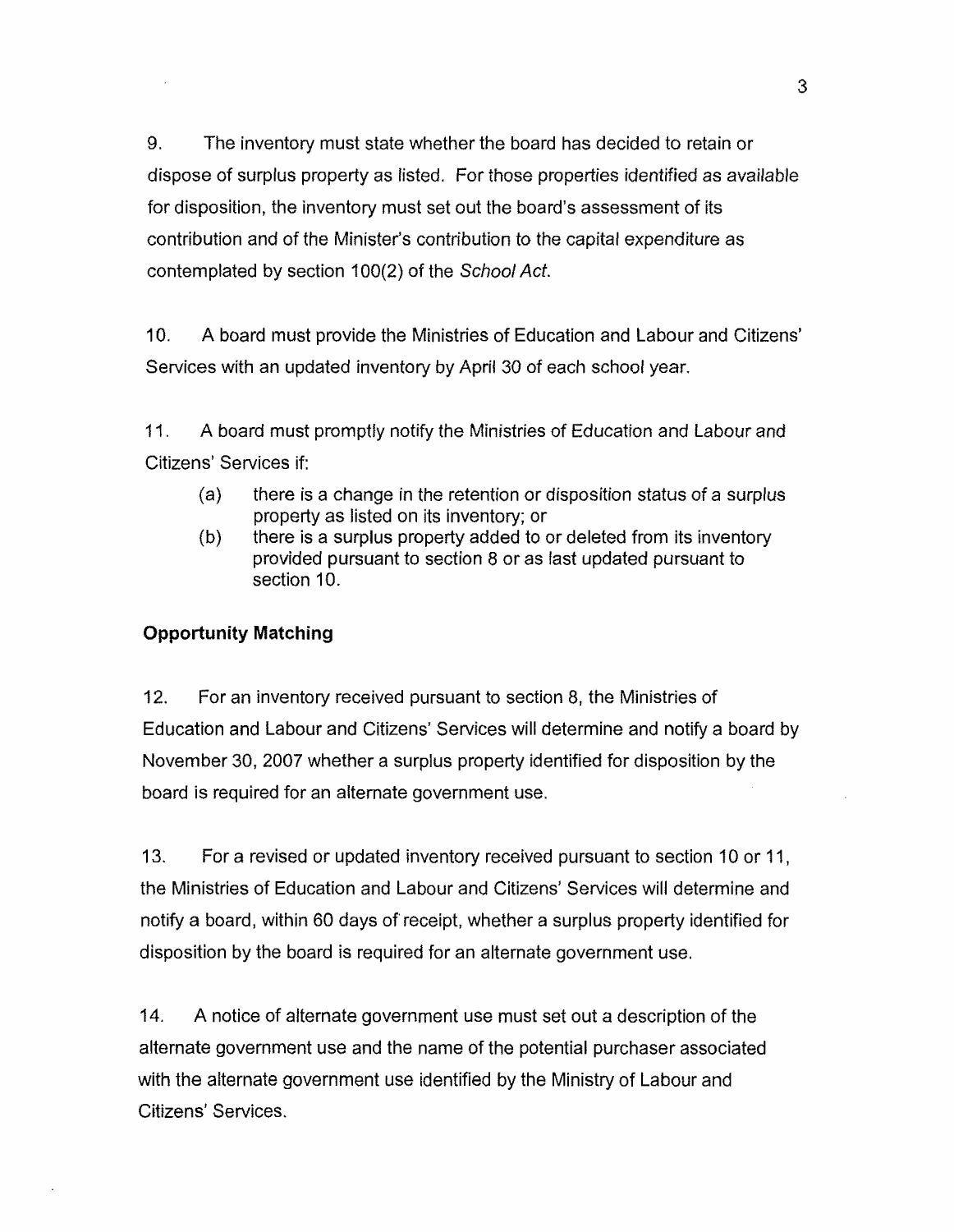15. Once notified of a potential purchaser, the board must proceed to negotiate in good faith with the potential purchaser the terms of a comprehensive purchase agreement for the sale of the surplus property.

16. Where boards are negotiating a comprehensive purchase agreement with a potential purchaser as described in the notice of alternate government use provided pursuant to section 14, the board must report on the progress of negotiations to the Ministries of Education and Labour and Citizens' Services on a monthly basis in the form established by the Ministry of Labour Citizens' Services.

17. If a comprehensive purchase agreement is not entered into within 120 days of the date that a board is notified under section 13 of this Order of an alternate government use, the board may elect to end such negotiations and notify the Ministries of Education and Labour and Citizens' Services. Within 10 days of receiving such notice from a board, the Ministries of Education and Labour and Citizens' Services will determine whether there is a different alternate government use for the surplus property and notify the board accordingly. If a different alternate government use is not identified within 10 days then the board must proceed with the consultation with the local government in whose jurisdiction the surplus property is located as described in section 19.

18. If the board is notified of a different alternate government use, the process outlined in sections 14, 15, 16, and 21 of this Order will apply. If a comprehensive purchase agreement is not entered into within 120 days of the date that a board is notified of a different alternate government use the board must proceed with the consultation with the local government in whose jurisdiction the surplus property is located as described in section 19.